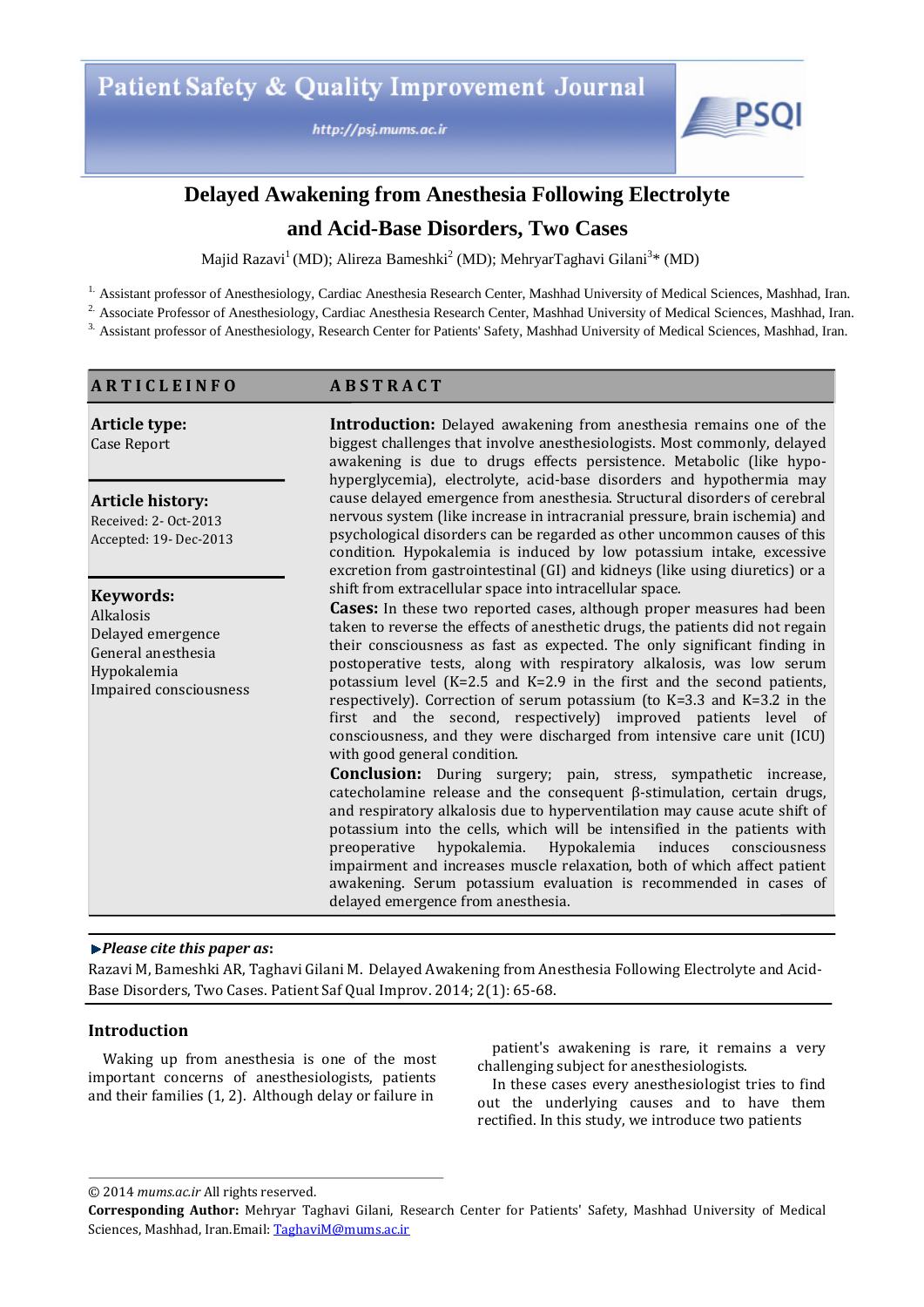who had undergone emergency surgery. Patients were hyperventilated during operation. Consequent delay in awakening was observed which could probably be due to hypokalemia. We will discuss the causes and treatment method.

### **Case 1**

Our first case was a 54-year-old woman (wt=75kg). She was hospitalized in ENT department for neck fasciitis. The patient did not have any history of previous diseases and was treated with clindamycin, vancomycin and ceftriaxon. After 24 hours, she was scheduled for emergent incision of the cervical abscess. The only noteworthy finding in her preoperative tests was a lower limit normal serum potassium level (K=3.5). Due to some difficulties in tracheal intubation, anesthesia induction was preformed with 100 mg ketamine and 75mg succinylcholine. After respiration recovery, fentanyl (2µ/kg), propofol (3-4mg/kg/hour) and atracurium (20mg) were administrated for anesthesia maintenance. The operation duration was 105 minutes, patient vital signs were stable during operation and capnography was preserved around 30-32 Etco<sub>2</sub>. At the end of operation after discontinuing of anesthetic drugs and respiratory recovery, neostgmine and atropine was administrated to reverse anesthesia. Furthermore, the patient received naloxane because of the delay in waking up. Finally, after a 2 hour interval in recovery room, patient was delivered to ICU in deep coma, with stable vital signs and spontaneous breathing through tracheal tube. In ICU, the patient received respiratory support by CPAP and her blood tests were as follow:  $PH=7.52$ ,  $PCO<sub>2</sub>=27.1$ ,  $HCO<sub>3</sub>=21.8$ ,  $PaO<sub>2</sub>=133$ ,  $BS=202$ ,  $BUN=35$ ,  $K=2.5$ , Ca=8.4, Mg=2.2mg/dl, WBC=10200, Hb=11. Having considered blood test results, 40meq KCL was added to each liter of patient intravenous infusion.

In our assessment 24 hours later (during the time in which the patient had received an approximate 120 meq kcl), she was in confused state and received only haloperidol. Blood tests showed following results: PH=7.47, PaCO<sub>2</sub>=40, HCO<sub>3</sub>=28.5, PaO<sub>2</sub>=100, BS=140, BUN=15, Cr=0.4, K=2.9.

After spending 48 hours in ICU, our patient fully regained consciousness, respiratory stability, and hemodynamic stability. In this stage she was extubated. Blood test results in this phase were as follow: PH=7.45, HCO<sub>3</sub>=26, PaCO<sub>2</sub>=35, K=3.3, Na=135. On the third day our patient was transferred from ICU to hospital ward. (Her EKG is shown in Figure 1(admission to ICU) and Figure 2 (in ward).



**Figure1:** ECG after ICU transfer



**Figure2:**ECG before ward transfer

#### **Case 2**

Our second patient was a 7-year-old boy (wt=30kg) who had been transferred for esophagoscopy due to foreign body ingestion.

Patient's preoperative CBC results were normal and he did not have any history of previous diseases.

Anesthesia was induced by 150 mg thiopentanol, 30 mg Succinylcholine and 100μg fentanyl. For anesthesia maintenance, 1.5% isoflurane and 60% N2O was administrated, and the patient received 10 mg atracurium after respiratory recovery. Surgery took 20 minutes long, and patient's respiration recovered after 1 hour. He was extubated when airway reflexes returned, but his GCS was 8-9 in this stage. Patient`s body temperature was maintained at 36-37, and Etco<sub>2</sub>≈30 during operation.

The blood tests in OR showed the following results: PH=7.45,  $PCO_2 = 25$ ,  $HCO_3 = 20$ , BS=123.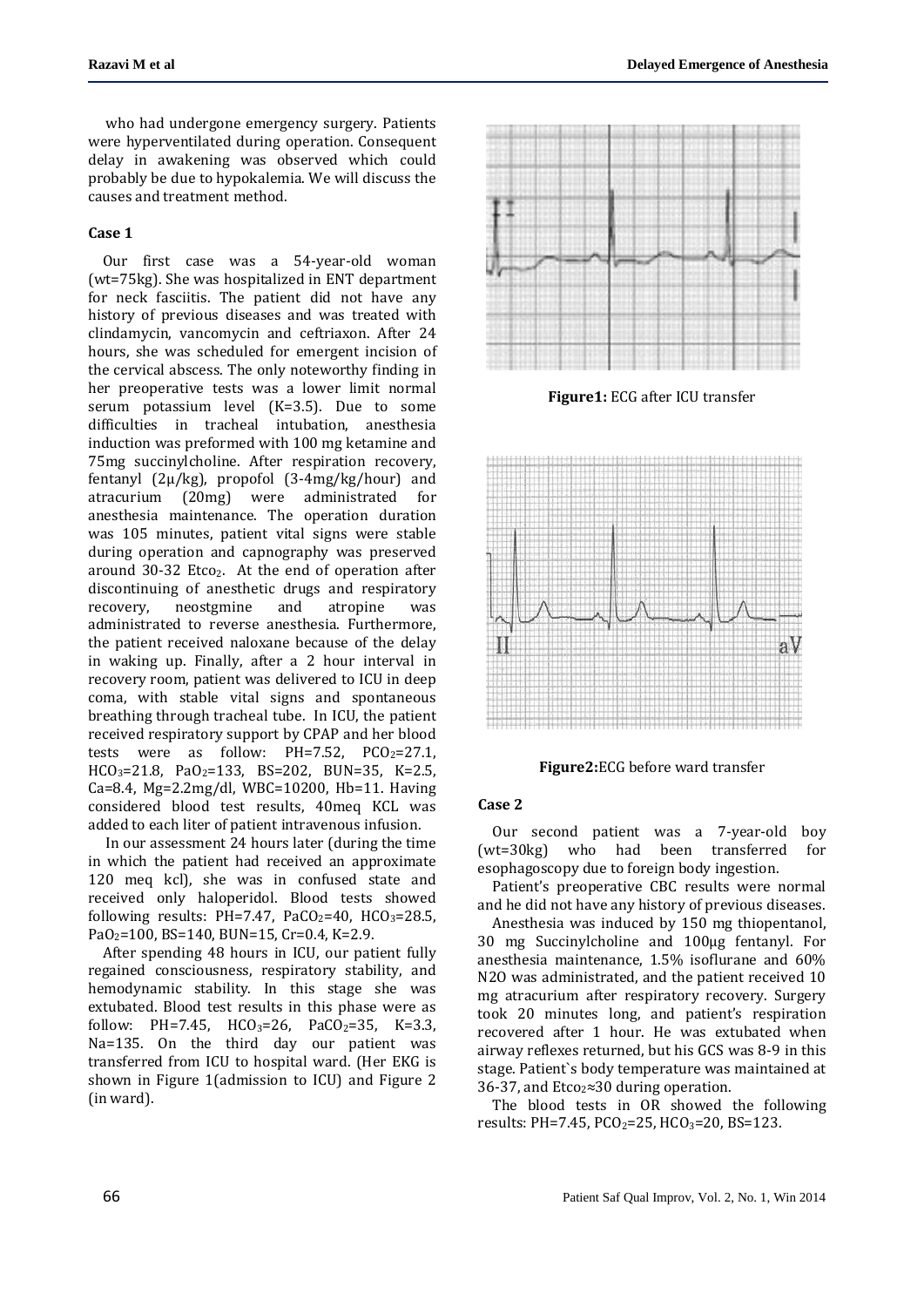Patient spent four hours in recovery room and he was delivered to ICU afterwards with following test results: PH=7.37, PaO<sub>2</sub>=70, PCo<sub>2</sub>=25, HCo<sub>3</sub>=14.4, SaO2=92%, BUN=10, Cr=0.6, Ca=10.5, Na=135, K=2.19, BS=120, Mg=1.8.

In ICU, patient received KCl and respiratory support with facial mask. After 12 hours, he started to recover consciousness (GCS=10-11), and his blood tests showed the following results: PH=7.40, PaCO<sub>2</sub>= 34, PO<sub>2</sub>= 101, SaO<sub>2</sub>=99%, Na=133, K=3.2, BS= 149. Patient was discharged from ICU after 24 hours with full consciousness, stable vital signs and, optimal respiration.

## **Discussion**

Recovering consciousness from anesthesia and awakening depends on various factors related to patient, anesthesia type, and duration of surgery.

When surgery is prolonged, careful evaluation of various factors which might affect consciousness would be necessary. The most common reason for prolonged anesthesia and patients` unconsciousness after anesthesia is persistent effects of anesthetic drugs and sedatives (1, 2). Opiates and benzodiazepines are the most common drugs considered in this group. Furthermore, neuromuscular block is a cause of patient's unresponsiveness to stimulations. After evaluating anesthetic drugs, metabolic and endocrine disorders like hypothyroidism (3), severe hypohyperglycemia, other disorders like hypothermia, acid and base disorders and electrolytes imbalance must be taken into consideration in the case of prolonged anesthesia (3). General anesthesia influences the level of serum electrolytes. Moreover, both propofol and ketamine (which have been used in one of our cases) may affect the intracellular Ca levels through NMDA receptors or voltagedependent Ca channels. Calcium is known to induce neuronal excitability and to increase anesthesia depth (1). Hypocalcemia manifestations are more commonly observed in cases with respiratory alkalosis versus metabolic alkalosis (4). In our patients Ca and Mg were in normal limits and there were no clinical signs of calcium deficiency (Chevostek's sign or Trosseau's sign). Decrease in serum sodium level (due to low-tonicity liquids during surgery, or inappropriate secretion of anti diuretic hormone (SIADH) following surgery stress), decrease in serum potassium level, and respiratory acidosis or alkalosis (2) are examples of electrolytes, acid or base disorders. Finally, some rarer conditions such as central anticholinergic syndrome (5), structural disorders of nervous system (e.g. increase in intracranial pressure, bleeding, and

ischemia) (6), psychiatric disorders like hysteria (2, 7), and the consequent hypernatremia after hepatic hydatid cyst removal (8) may also hinder the process of recovery from anesthesia.

In both cases of this study, anesthesia was inducted by succinylcholine, which may cause delayed recovery in patient with cholinesterase deficiency. Considering patients` spontaneous respiratory recovery at the end of surgery this diagnosis had been ruled out. In evaluating the possible causes of prolonged anesthesia in patients who had received short-acting drugs with intraoperative and postoperative hemodynamic stability and an acceptable glycemic and temperature control with no history of previous comorbidities (like hypothyroidism, etc), the physician's attention should be drawn to electrolyte, acid and base disorders.

In both patients,  $ETCO<sub>2</sub>$  was maintained around 30 mmHg. Hyperventilation due to anxiety, stress, and iatrogenic (intraoperative) causes leads to hypocapnia and its consequences associated with systemic manifestation. Respiratory alkalosis with the carbon dioxide pressure less than 36 mmHg results in reduced intracellular proton concentration and is in turn, draws potassium ion into cells. This leads to serum potassium level  $(K+)$ decrease which is correlated to the reduction in carbon dioxide partial pressure (reduction of 0.5meq/L of potassium per each 10-mmHg reduction of  $PaCO<sub>2</sub>$ )(9). Surgery stimulation, sympathetic system stimulation, and releasing catecholamines, and also diuretics, beta-stimulators, insulin administration and induced hypothermia lead to increase potassium transport into cells, reducing serum potassium after anesthesia (9, 10).

The potassium shift and/or excretion due to the alkalotic state requires a considerable period of time to produce cardiac arrhythmias. Mild preoperative hypokalemia without any clinical features could, rapidly deteriorate after iatrogenic hyperventilation or surgery stimulation during and after anesthesia (4). As such, to prevent further complications, even in mild hypokalemic state, monitoring potassium levels and faster correction seems a wise choice.

Usually, serum potassium levels below 3.5meq/L are considered as hypokalemia. The common signs of hypokalemia are confusion, decreased level of consciousness, muscle weakness (more in lower extremity), constipation, nausea, vomiting, polyuria, depression, decrease in cardiac contractility, and change in cardiac rhythm. Hypokalemia causes ECG changes, including flat or inverted T waves; large U wave (greater than 1 millimeter and greater than T waves) could not indicate hypokalemia severity.